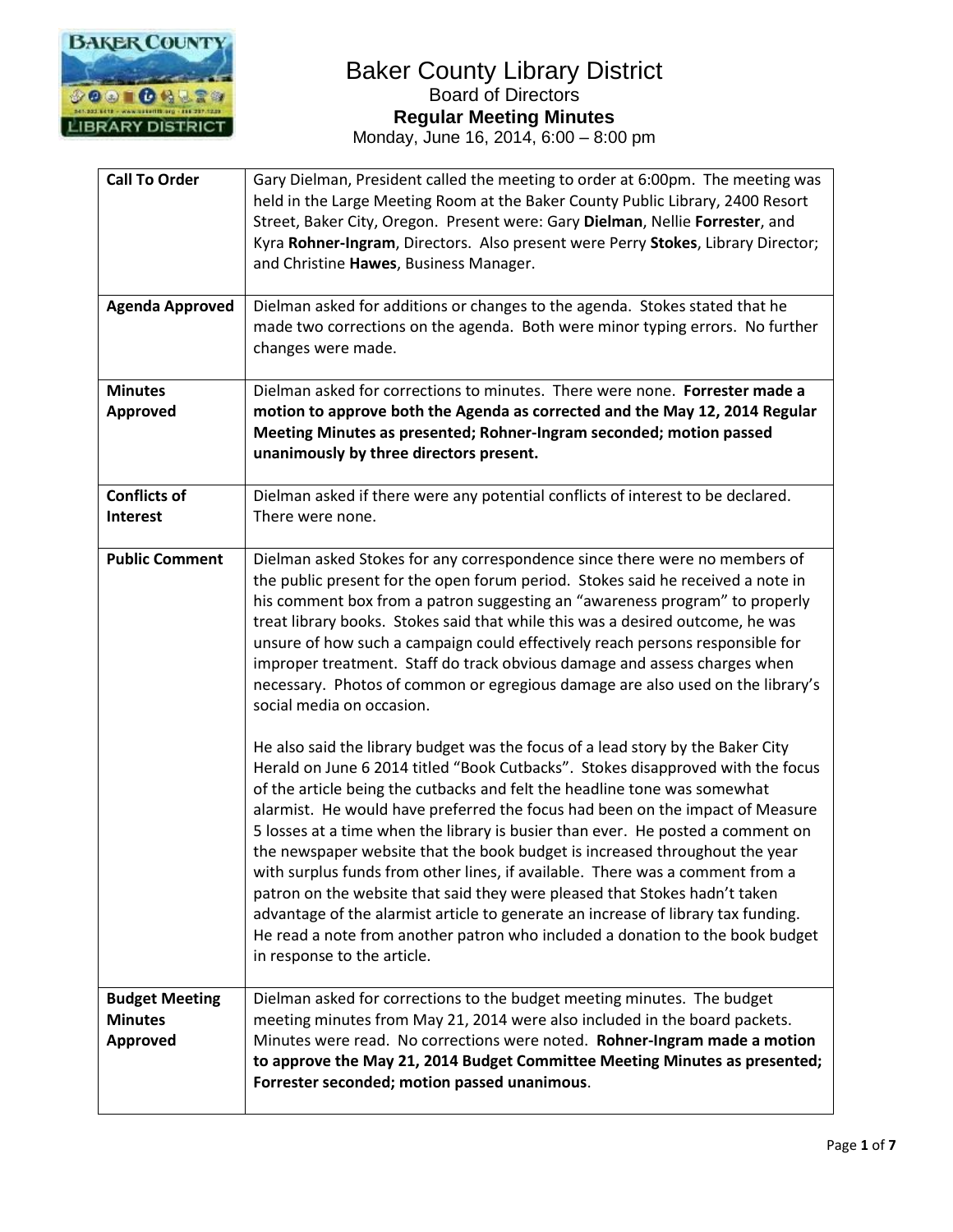

| <b>Sage Fiscal</b>     | Stokes said that the May Sage Council meeting was postponed to tomorrow, June                                                                                                                                                                                                                                                                                                                                                                                                                                                                                                                                                                                                                    |
|------------------------|--------------------------------------------------------------------------------------------------------------------------------------------------------------------------------------------------------------------------------------------------------------------------------------------------------------------------------------------------------------------------------------------------------------------------------------------------------------------------------------------------------------------------------------------------------------------------------------------------------------------------------------------------------------------------------------------------|
| <b>Agency Proposal</b> | 17. The Sage Library System Bylaws (hereafter Bylaws) and Sage membership<br>agreement (Intergovernmental Agreement of Sage Libraries; hereafter IGA) will<br>be approved at the Sage Council meeting. Discussion ensued on whether or not<br>to adopt the Sage Library System fiscal agency at this point without final approval.<br>It was agreed to postpone the decision until after Sage Council has finalized the<br>agreements at their meeting.                                                                                                                                                                                                                                          |
|                        | Dielman said he wanted to review the documents so that Stokes can convey to<br>the User Council any BCLD concerns at their meeting tomorrow. Stokes reviewed<br>the Bylaws changes that had been suggested at the last board meeting. He<br>pointed out that on the IGA agreement, page 2 under item "II. Governance and<br>Control", a new bullet stipulates the Library District will be compensated for any<br>related costs.                                                                                                                                                                                                                                                                 |
|                        | Rohner-Ingram wanted to know about the annual membership fee being<br>discounted by 50% as administrative fee compensation. Stokes replied that the<br>compensation strategy had changed from membership fee discount to tracking<br>staff resources required and billing Sage for actual administrative costs. In<br>discussion with the Sage Chair and Systems Administrator, it was decided that<br>discounting the fee in lieu of administrative costs was not a clean accounting<br>method. The BCLD membership fee was restored to the standard amount.<br>Administrative cost billing is currently expected to be around \$5,000 for the year.<br>Rohner-Ingram agreed with the strategy. |
|                        | Dielman asked if there may be some administrative cost incurred that is not<br>covered in the agreement. Stokes explained that the System Administrator is<br>preparing a cash flow that will show the ending cash balance; we will invoice EOU<br>for that amount. Funds will be left in the EOU account to cover estimated June<br>expenses.                                                                                                                                                                                                                                                                                                                                                   |
|                        | Dielman asked about the termination clause being too broad. Stokes suggested<br>adding to the clause that the fiscal agent may terminate the agreement with a<br>minimum 90-day notice. Rohner-Ingram said that would only happen if Sage was<br>somehow taxing the library financially and agreed that the clause should state the<br>process. Discussion ensued on the termination process. It was agreed to add a<br>statement about how the fiscal agent could get out of the responsibility if it so<br>desired.                                                                                                                                                                            |
|                        | Stokes moved on to two other agreements included in the board packets. The<br>Baker County Library District will have an agreement with EOU for hosting office<br>space and server space; he and Karen Clay will sign this document. There will also<br>be an agreement with the Hood River Library District to contract for the Sage<br>technical support specialist. Rohner-Ingram asked for clarification on the duration<br>of the agreement in regards to item 3A which refers to an "amount not to exceed<br>\$60,000 total for the duration of the agreement." Stokes clarified that the                                                                                                  |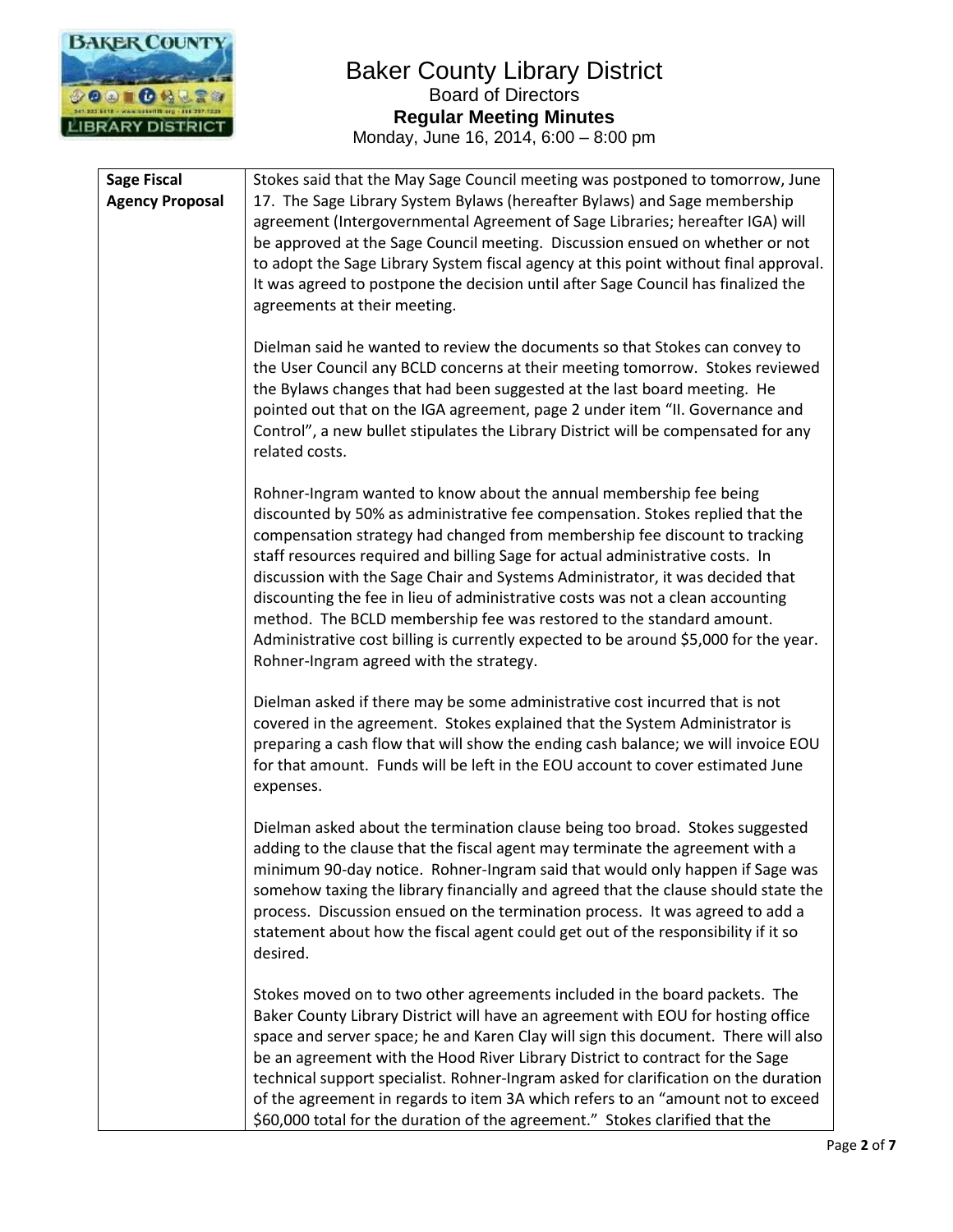

|                                                                                         | duration is one-year. That period is stated in item 2, although it needs correction<br>of a typing error so that the duration correctly states July 1, 2014 through June<br>30, 2015. This agreement would be negotiated annually.<br>Stokes said that in addition to Sage, we will also administer a grant funded<br>position for a Sage catalog specialist. The grant is through LSTA. It is a 2-year<br>position. He included a job description in the packets for reference. The position<br>was posted June 6. Stokes said that the application period is open through the<br>end of June. The applications will be reviewed and interviews scheduled in early-<br>to-mid July. He anticipates a start date of August at best. The candidate will most<br>likely have to relocate; they will have the option of working out of EOU in La<br>Grande, Hood River Library District, or here in Baker City. The office space he has<br>in mind if they choose to move here would be the study room being used by the<br>Literacy Coalition for storage. Since the Literacy Coalition has moved its office to<br>another location, this space could be cleared out to make a usable office.<br>Dielman asked the group about scheduling a Special Meeting next week. Stokes<br>suggested Monday, June 23, at 6:00pm; all present agreed. It was noted that<br>both Palmer and Steele return to town by the end of the week and may be able to<br>attend Monday. |
|-----------------------------------------------------------------------------------------|-----------------------------------------------------------------------------------------------------------------------------------------------------------------------------------------------------------------------------------------------------------------------------------------------------------------------------------------------------------------------------------------------------------------------------------------------------------------------------------------------------------------------------------------------------------------------------------------------------------------------------------------------------------------------------------------------------------------------------------------------------------------------------------------------------------------------------------------------------------------------------------------------------------------------------------------------------------------------------------------------------------------------------------------------------------------------------------------------------------------------------------------------------------------------------------------------------------------------------------------------------------------------------------------------------------------------------------------------------------------------------------------------------------------------------------------------------------------|
| Fiscal Year 2014-<br>2015 Budget<br>Approval                                            | Stokes said that he had a couple proposed changes on the LB-10 Other Uses Fund<br>budget document. He referenced the budget documents in the board packets.<br>We discovered the amount for the Sage catalog position was duplicated in both<br>the Other Uses and Sage funds. It was removed from Other Funds and left in the<br>Sage fund. He reviewed each of the changes. The first line "Cash on hand" was<br>increased to reflect anticipated year-end cash in this fund. The "Grants and<br>Loans" revenue line was decreased; he removed the Sage grant of \$43,200 and<br>added \$15,000 for a possible Leo Adler Grant. The net changes decreases total<br>Resources by \$20,200 to \$189,900. In Resources, the Sage Cataloger position is<br>removed. The changes in Materials & Services lines reflect corresponding<br>corrections from adjusting the revenues. General Fund budget documents were<br>reviewed; with no changes being proposed. The Sage Fund budget also had no<br>changes. With no further discussion, Rohner-Ingram made a motion to approve<br>Resolution No 2013-14.005 Resolution adopting the budget, making<br>appropriations, imposing taxes, and categorizing taxes; Forrester seconded;<br>motion passed unanimous.                                                                                                                                                                                                    |
| Fiscal Year 2014-<br>15 regular<br>meeting schedule<br>and officer<br>election date set | Dielman moved on to the next agenda item for 2014-15 board officer elections<br>and regular meeting schedule. Stokes said that the agenda item was to get<br>discussion started about board officer elections next month. After discussion it<br>was agreed that officer elections for board chair and vice-chair positions for<br>fiscal year 2014-15 will be held at the July regular meeting.                                                                                                                                                                                                                                                                                                                                                                                                                                                                                                                                                                                                                                                                                                                                                                                                                                                                                                                                                                                                                                                                |
|                                                                                         | The proposed regular meeting date schedule options were reviewed. Stokes said<br>there are 3 months where the second Monday falls on the 8 <sup>th</sup> . He asked Hawes if                                                                                                                                                                                                                                                                                                                                                                                                                                                                                                                                                                                                                                                                                                                                                                                                                                                                                                                                                                                                                                                                                                                                                                                                                                                                                    |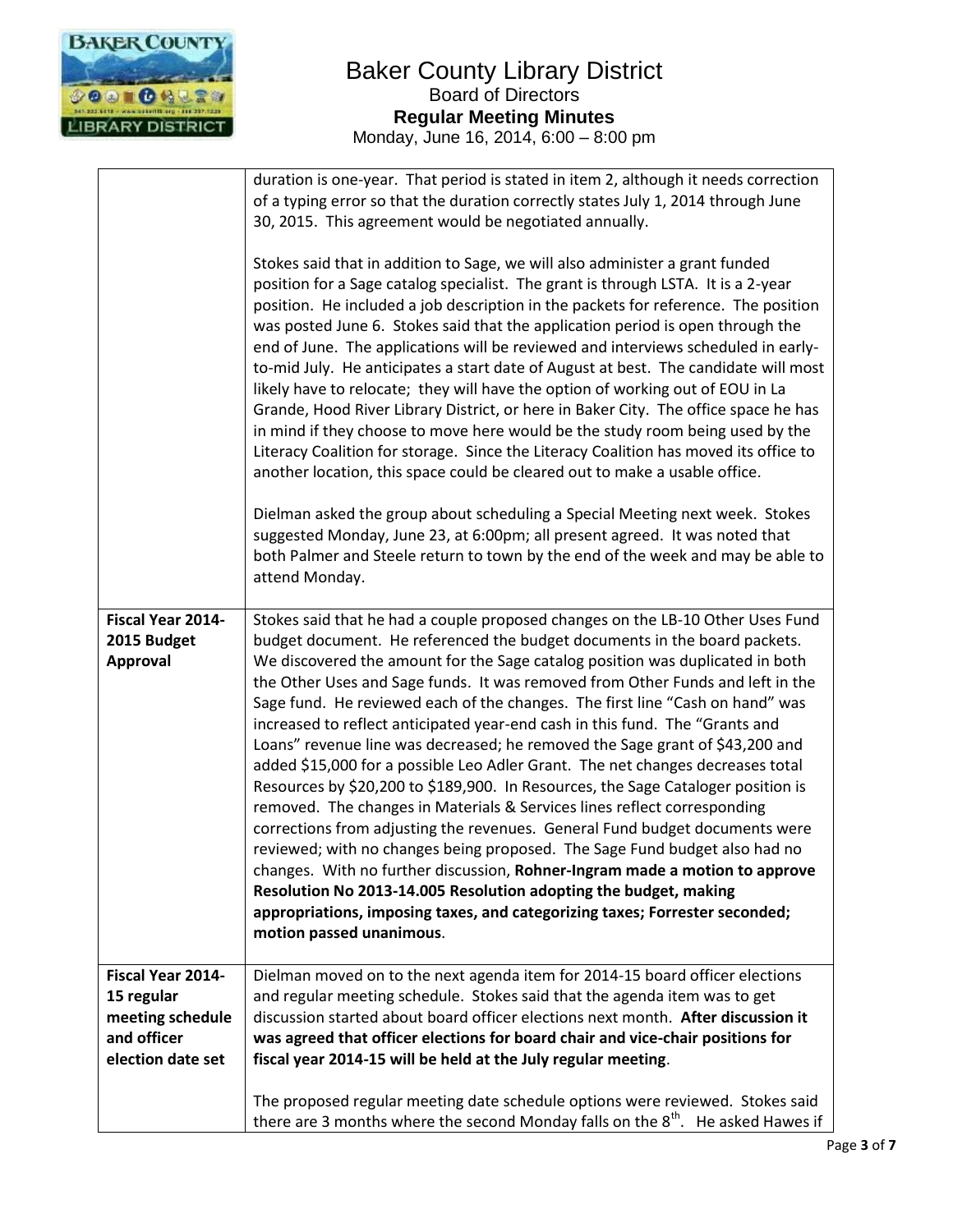

|                   | this was too early in the month for bills. Hawes replied that the schedule is<br>reasonable and explained the accounts payable cycle. In the months when the<br>board meeting is early then a check run is added on the 20 <sup>th</sup> of the month.<br>Typically there are two main check runs in the month; most bills are paid in<br>conjunction with the regular board meeting and bills are also paid on the 25 <sup>th</sup><br>with the payroll processing. Bills due by the end of the month can be paid on the<br>25 <sup>th</sup> and mailed the next day. Stokes felt the two critical months for moving the<br>meeting to the third Monday are June and October. Dielman proposed leaving<br>the regular meeting schedule on the second Monday every month, except June.<br>The June meeting will be scheduled for the third Monday. He felt that the<br>October meeting can always be re-scheduled. Everyone agreed.<br>Stokes will prepare a resolution to establish the schedule as discussed for the<br>July 2014 meeting.                                                                       |
|-------------------|--------------------------------------------------------------------------------------------------------------------------------------------------------------------------------------------------------------------------------------------------------------------------------------------------------------------------------------------------------------------------------------------------------------------------------------------------------------------------------------------------------------------------------------------------------------------------------------------------------------------------------------------------------------------------------------------------------------------------------------------------------------------------------------------------------------------------------------------------------------------------------------------------------------------------------------------------------------------------------------------------------------------------------------------------------------------------------------------------------------------|
| Fiscal Year 2013- | Dielman moved on to new business and asked Stokes to present the year-end                                                                                                                                                                                                                                                                                                                                                                                                                                                                                                                                                                                                                                                                                                                                                                                                                                                                                                                                                                                                                                          |
| 2014 General      | closeout resolution. Stokes passed out two pages that were corrected after the                                                                                                                                                                                                                                                                                                                                                                                                                                                                                                                                                                                                                                                                                                                                                                                                                                                                                                                                                                                                                                     |
| <b>Fund</b>       | board packets were sent out. Beginning with the LB-20 General Fund Resources,                                                                                                                                                                                                                                                                                                                                                                                                                                                                                                                                                                                                                                                                                                                                                                                                                                                                                                                                                                                                                                      |
| Supplemental      | the resolution increases total revenues by a net of \$6,744. The biggest change                                                                                                                                                                                                                                                                                                                                                                                                                                                                                                                                                                                                                                                                                                                                                                                                                                                                                                                                                                                                                                    |
| <b>Budget 3</b>   | was in Transfers, increasing from \$3,000 to \$15,027 because of transferring in                                                                                                                                                                                                                                                                                                                                                                                                                                                                                                                                                                                                                                                                                                                                                                                                                                                                                                                                                                                                                                   |
| <b>Approved</b>   | \$10,027 from severance funds to cover a recent retirement and \$5,000 from                                                                                                                                                                                                                                                                                                                                                                                                                                                                                                                                                                                                                                                                                                                                                                                                                                                                                                                                                                                                                                        |
|                   | memorial from the online book sale revenue.                                                                                                                                                                                                                                                                                                                                                                                                                                                                                                                                                                                                                                                                                                                                                                                                                                                                                                                                                                                                                                                                        |
|                   | Other highlights were, Fines & Fees is increased \$2,000 to reflect actual revenues<br>and Tech Support Contracts is decreased \$1,600 because Jim was called out less<br>than expected this fiscal year. On the LB-30 General Fund Requirements,<br>Operating Contingency was decreased from \$230,000 to \$205,000. The balance of<br>contingency and other available funds was moved to the book budget. This<br>change increases Collection Development from \$79,589 to \$102,740 covering<br>actual expenditures. This brings the end-year Collections budget line to 10.7% of<br>the operating budget, up from the original 8.5%. Facilities were also increased to<br>cover repairs to the furnace, water line replacement last summer, and various<br>deferred maintenance projects being accomplished by the new Facilities<br>Specialist staff. Personnel salaries are being decreased mostly due to two<br>retirements; one last month and one last fall for which the hours were not filled.<br>The severance line was increased for the recent retirement. The LB-31 detail was<br>quickly reviewed. |
|                   | And finally, reviewing the Other Uses Fund LB-10, "Cash on hand" was increased<br>to reflect the actual cash balances. The Grant resource line was decreased to<br>\$1,000 as a place holder. Grant funding for the RFID project was not successful<br>this year. The requirements lines were adjusted to reflect the changes in the<br>resources.                                                                                                                                                                                                                                                                                                                                                                                                                                                                                                                                                                                                                                                                                                                                                                 |
|                   | Dielman asked about the resolution layout. Stokes referred to Exhibit A Fund<br>Appropriations that gives the changes in summary totals. He has attempted to                                                                                                                                                                                                                                                                                                                                                                                                                                                                                                                                                                                                                                                                                                                                                                                                                                                                                                                                                       |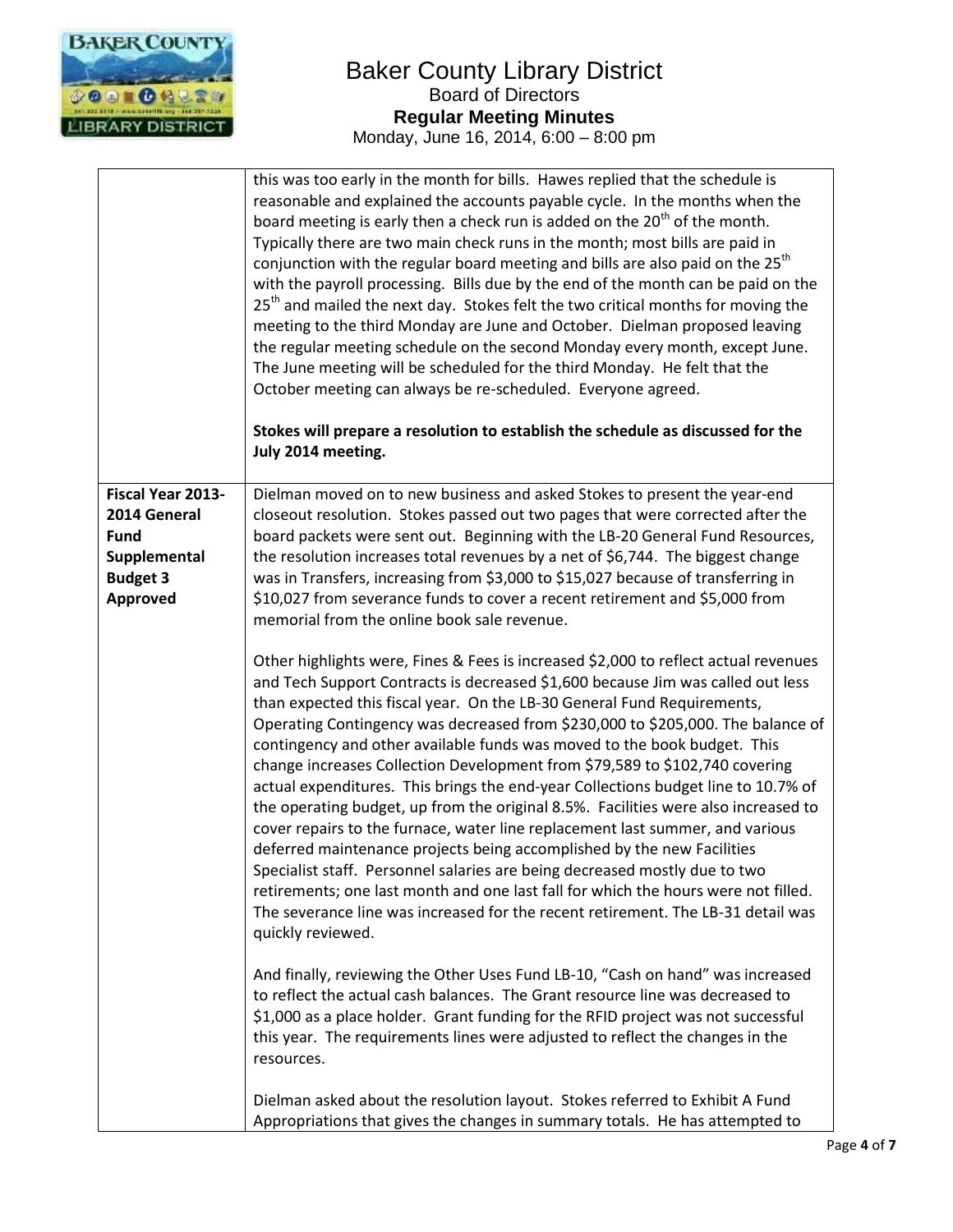

|                                                               | simplify the process by adopting the changes on the same textual model as used<br>with the original budget adoption supplemented by budget worksheets specifying<br>each category change. The resolution summary shows the two funds as adopted<br>in Supplemental Budget 2 and then Supplemental Budget 3 with a decreased<br>change of \$58,637. The biggest factor for the decrease was removing the<br>duplicated grant of \$43,200 in the Other Funds budget. There was no further<br>discussion.<br>Rohner-Ingram made a motion to approve Resolution No 2013-14.006<br>Resolution adopting Supplemental Budget 3 dated June 16, 2014; Forrester<br>seconded; motion passed unanimous.                                                                                                                                                                                                                                                                                                                                                                                                                                                                                                                                            |
|---------------------------------------------------------------|-----------------------------------------------------------------------------------------------------------------------------------------------------------------------------------------------------------------------------------------------------------------------------------------------------------------------------------------------------------------------------------------------------------------------------------------------------------------------------------------------------------------------------------------------------------------------------------------------------------------------------------------------------------------------------------------------------------------------------------------------------------------------------------------------------------------------------------------------------------------------------------------------------------------------------------------------------------------------------------------------------------------------------------------------------------------------------------------------------------------------------------------------------------------------------------------------------------------------------------------|
|                                                               |                                                                                                                                                                                                                                                                                                                                                                                                                                                                                                                                                                                                                                                                                                                                                                                                                                                                                                                                                                                                                                                                                                                                                                                                                                         |
| Administrative<br><b>Reports:</b><br><b>Director's Report</b> | In administrative reports, Stokes reported that the Richland Library has been<br>experiencing uncomfortably warm temperatures (as high as 85 degrees). When<br>Northeast Oregon Housing took over the school building and remodeled it, one of<br>the changes was the landscaping under the library windows. They removed the<br>grass by the library and replaced it with rock. This has contributed to the library<br>space heating up. The window AC unit that was used as a temporary fix last<br>summer is not able to keep the while space comfortable. For a permanent<br>solution, Stokes has asked the Facilities Specialist to obtain contractor proposals<br>and bids. He anticipates the cost to be around \$5,000-\$6,000. The Baker Facility<br>had a natural gas smell in the meeting room. The gas company came out to<br>inspect their lines and found nothing. A Scott's HVAC repairman came out to<br>repair the furnace. In Personnel, the Facility Maintenance specialist has resigned<br>effective the end of June. He will be concentrating on selling his property and<br>traveling. At the Huntington Branch, both subs have resigned; one moved and<br>the other is physically no longer able to do the work. |
|                                                               | In other news, we will be getting 6 additional early learning computer<br>workstations. One unit will be placed in Baker and five units for the branches<br>(one in each branch). These touch-screen units are geared for toddlers. We also<br>have a good chance to get early learning tablets through an LSTA grant. There<br>will be Oregon College Savings plan information session offering a seminar for<br>parents. OCSP is sponsoring a puppet show and parent information session on<br>the evening of June 18. Lastly, Stokes has revised the library card applications but<br>postponed that report for the July meeting.                                                                                                                                                                                                                                                                                                                                                                                                                                                                                                                                                                                                    |
| <b>Business and</b><br><b>Financial Report</b>                | Hawes passed out check packets and financial reports to those present and gave<br>the following financial report. The General Fund received tax turnovers of<br>\$31,059.44 on June 3rd. Last year during the month of June, the District received<br>total tax turnovers of \$38,836.20. We anticipate receiving another \$6,000-\$8,000<br>by the end of June. The current cash balance in the General Fund after paying<br>tonight's bills is \$193,464.28 plus whatever comes in through the end of June.<br>The General Fund received a transfer of \$10,027 from the Other Funds-Severance<br>Department to cover the recent staff retirement. There are 57 checks being                                                                                                                                                                                                                                                                                                                                                                                                                                                                                                                                                          |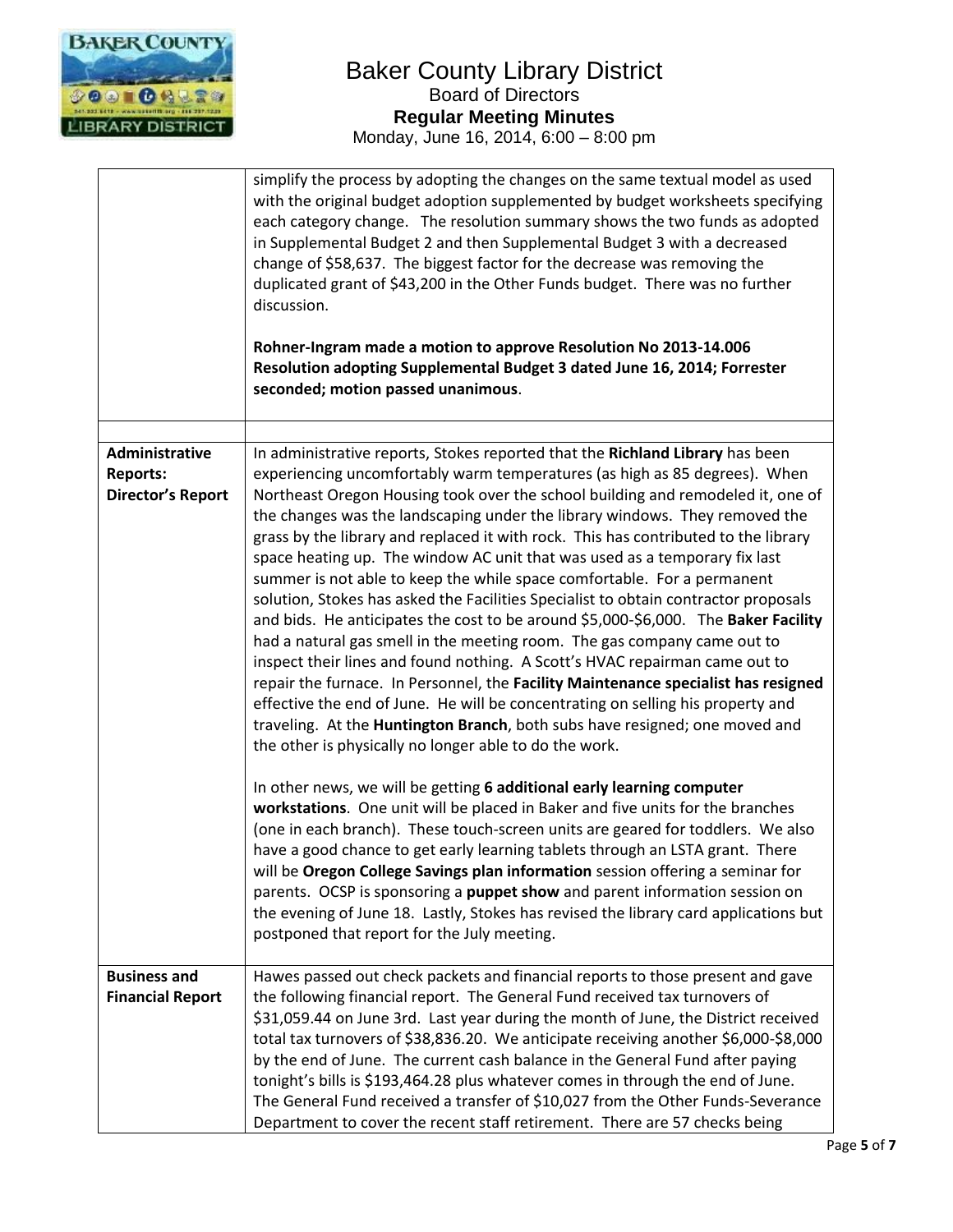

signed totaling \$13,912.73. There will be a few utility bills that will need to be paid with the next check run for payroll.

Notable checks include Ingram for books ordered \$3,005.94, Gaylord for new shelving of \$1,790.10, Scott's Heating & Air Conditioning for A/C system maintenance of \$264.00, Mike Bork Auto Repair for bookmobile brake repairs and general maintenance of \$958.69, and Commercial Tire for 2 new bookmobile tires of \$876.82. There were two checks written to The Observer for two different accounts; \$24.38 for the budget meeting notice publication and \$203.55 for advertising an employment position. Under utilities, there are notes written in the first column of anticipated June bills to come. We need to contact the City of Sumpter for the annual utility bill for heat and electricity estimated at \$1,300 and \$600, respectively. And finally, a check to the University of Oregon, Nero Network of \$477, the final fiscal year billing for Baker Library Internet. Hawes said that she did not review the personnel detail as Stokes did a thorough job of that for tonight's year-end resolution.

The Other Funds received a \$200 payment from Charette (current balance due of \$1,020) and Amazon book sales revenues of \$221.19 (fiscal year-to-date sales are at \$4,493.74). There are two checks included in the check packets for postage to mail books sold of \$85.55 and a memorial fund paid for engraving of \$29 for the retiring employee. There were three checks written at the end of May for commissions on book sales totaling \$156.74.

The current total cash in Other Funds is \$152,678.69 with the breakdown by department being written on the financial report. Hawes said that she had given Stokes a detail report of the funds held in Memorial for his review. He has authorized a \$5,000 from transfer from Memorial Funds to the General Fund out of the book sales to support book purchases. That transfer will be made.

In other news, Hawes said that she will be working on filing E-Rate reimbursement requests for the last few months of the fiscal year and preparing the second quarter payroll reports for filing after July 1st. A new set of books has been set up for the Sage Library System fund. A US bank checking account will be set up next Tuesday with Stokes and Dielman as the initial check signers for this fund. EOU has asked that we be prepared to receive funds on June  $25<sup>th</sup>$ . The System Administrator is preparing a report estimating the June bills and payroll so that funds are left in the EOU account to pay those items. We will receive the bulk of the funds on the initial transfer and the balance in July after the June expenses are paid. The first payroll check for the Sage fund will be August  $1<sup>st</sup>$ . A new employee packet was sent to Beth Longwell last week including a welcome letter outlining the payroll process, payroll forms, benefit forms and a personnel policy. They have talked over the phone a couple times about the process for paying bills and other transfer matters.

Checks were signed and approved by those present.